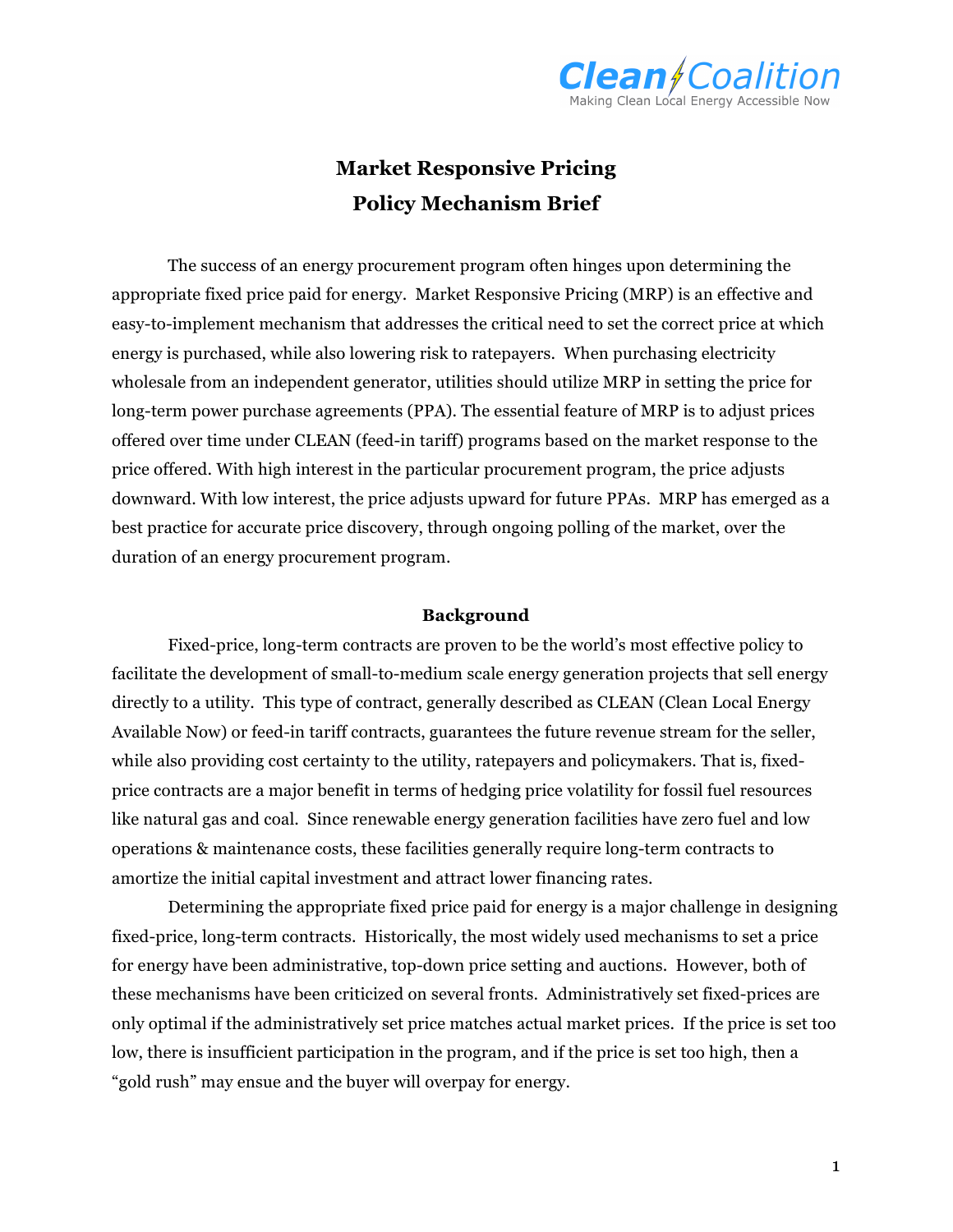

Auctions — another popular mechanism for energy pricing — also have design flaws. Auctions do not send clear and consistent pricing signals to the market, in the form of a predictable price, necessary for investment and development of energy projects. Additionally, the high cost for bid preparation and qualification, combined with low certainty of success, discourages participation. These factors allow manipulation of the auction process, including speculative "low-ball" bids prone to high failure rates, which lead to higher energy prices over time due to increased risk and uncertainty in procurement.

#### **MRP Overview**

Market Responsive Pricing allows the price offered to developers to adjust as the market responds to the program. This policy mechanism has been proven as a worldwide best-practice for designing wholesale procurement programs. MRP is based around Market Response Tiers, which are blocks of generating capacity that can be contracted at a particular given price. MRP designers must determine the capacity for each Tier, the magnitude of price adjustments, and the length of the time in each Tier to gauge market response before the price is adjusted. In each Tier, if very few generators take the price after the predefined period, then price automatically adjusts upwards in the Tier. Conversely, if a full Tier is contracted at the offered price, then the offered price automatically adjusts downward for the next Tier. The price offered continues to adjust for each Tier until the full capacity of the procurement program is contracted. This market responsiveness allows programs to find and offer the best price for developers and ratepayers, and adjust as market conditions change. A price floor and price ceiling should also be part of well-designed MRP policies, as discussed below.

#### **Advantages**

There are several advantages of MRP over competing pricing mechanisms and methods. MRP allows the contract price offered to developers to adjust as the market responds, which enables a program to efficiently meet its procurement target without administrative recalculation to estimate the correct price. Pricing with MRP is also fully transparent, resulting in market efficiency and a drive towards the lowest viable prices, while also limiting risky speculation through being forced to place bids at prices that are unreasonably low, as happens with auction programs. Another key advantage of MRPs is driving competition between sellers, which results in predictable reductions in the price of energy. MRP results in a lower project failure risk when compared to an auction mechanism, as generators are not trying to win a bid, and are far less likely to contract at a price that is too low for the project to be built. Finally,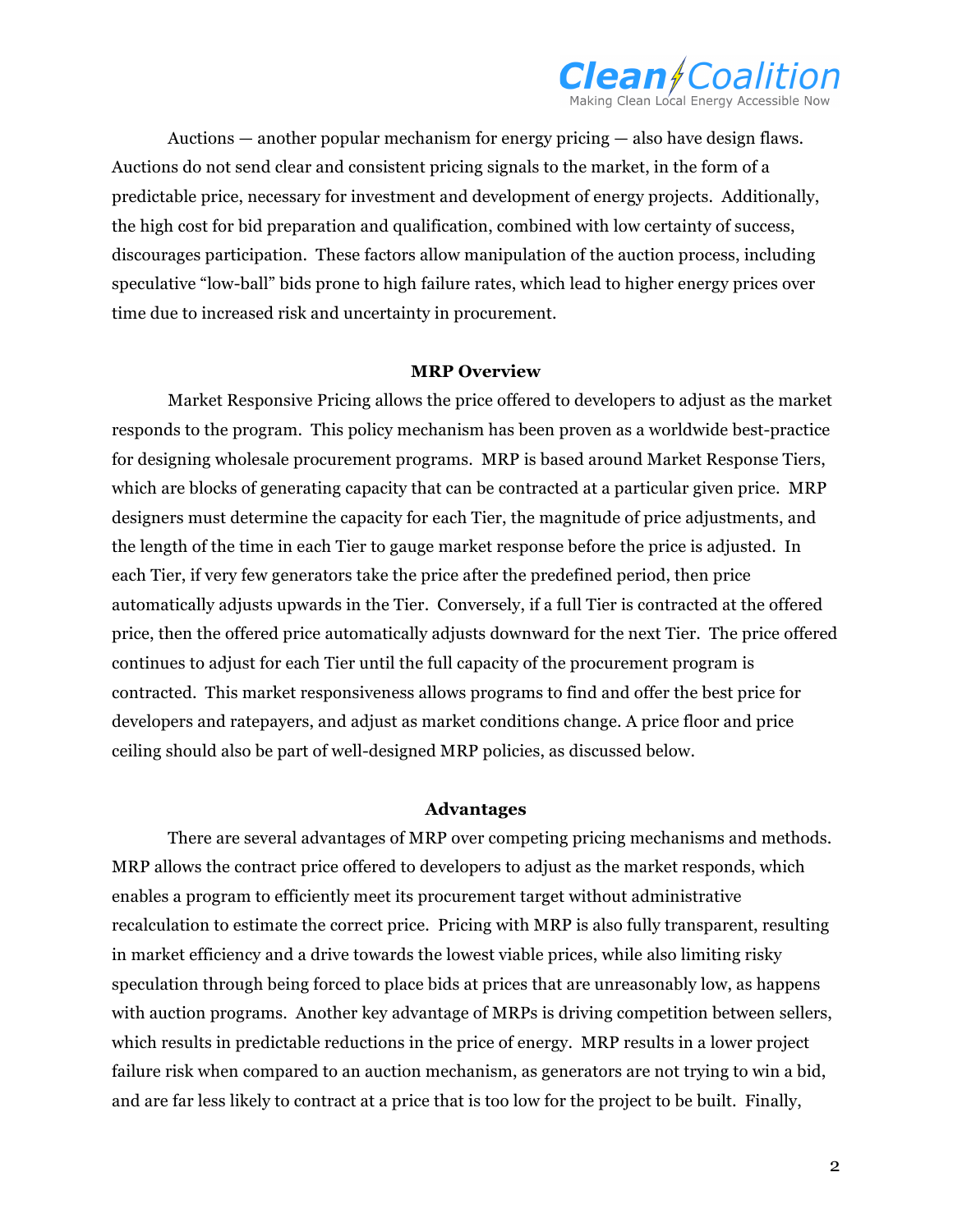

MRP offers visibility and control over program costs. Market Response Tiers limit the amount of energy/capacity contracted at the offered price, so policymakers are able to control the rate of uptake, the maximum price paid for energy, and total expenditures for purchased energy.

## **MRP Design**

There are several important characteristics of a well-designed MRP mechanism. Policymakers implementing the mechanism must decide the total generation capacity desired for each market segment, defined by the characteristics of technology and project size. Next, the market segment should be divided into Market Response Tiers, with equal amounts of capacity in each Tier. A Market Interest Queue is created for each market segment, and generators can submit an application to the program to be placed in a first-come, first-served queue to be offered a contract.

Using MRP means the starting price does not need to be precisely right. A program launches with a starting price for each segment set to match the applicable avoided cost to the utility, based on the most comparable market data for the first Market Response Tier. At the end of each month or period, for each segment, the utility reviews the amount of capacity in the current Tier that has been contracted in order to determine future pricing. If less than 50% of the current Tier has been contracted, and the Queue has a sufficient number of interested parties, the current Tier remains open and the price for new contracts is increased by 5%, effective immediately. If 100% or more of the current Tier has been contracted, the current Tier is closed and the price for new contracts is decreased by 5% for the next Tier, which is opened immediately. Finally, if between 50% and 100% of the current Tier has been contracted, the current Tier remains open and the price for new contracts is unchanged.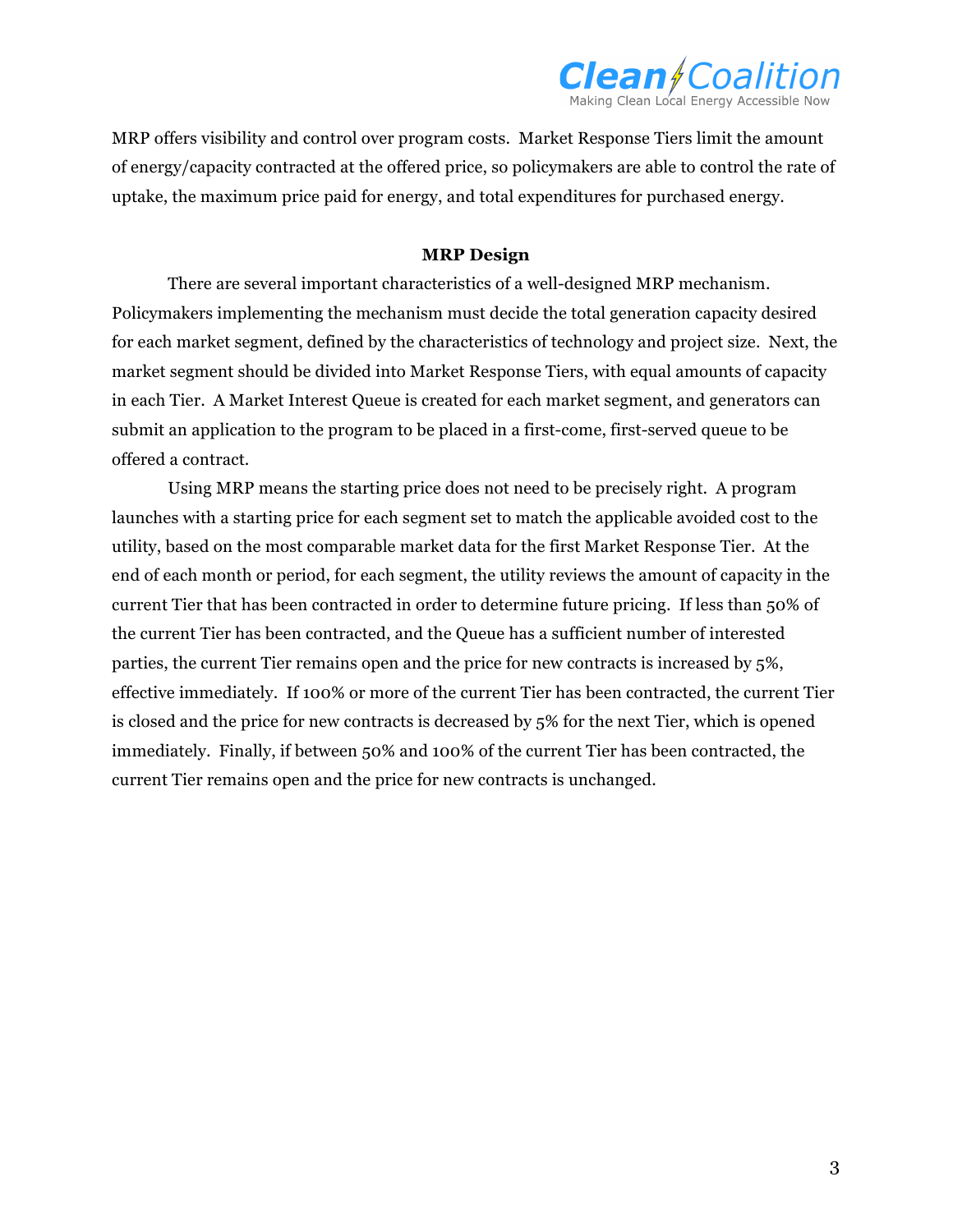



## **Design Considerations**

Key considerations must be taken into account when designing a Market Responsive Pricing mechanism. The number and size of the Tiers should be balanced so that there are a sufficient number of adjustment opportunities, but also more than a handful of projects per Tier. Additionally, the percentage change per adjustment depends on the speed at which the program should change to find the market price. For example, if the starting price is very low and adjustment sizes are small, the program may not be sufficiently dynamic to respond to the market, and there may be low interest in the program for many months. Alternatively if the price is very high and adjustment sizes are small, then the utility and ratepayers may overpay a significant amount. Program designers should also incorporate a **price floor** to discourage risky speculation and provide a firm price signal to the market in terms of the lowest price that will be offered, as well as a **price ceiling** to limit ratepayer liability to reasonable levels. A price floor, price ceiling and a set program size (in MW) will allow program designers to provide firm figures as to the upper and lower limits (\$x) of ratepayer liability. Finally, a stable period should be designated in the MRP timeline within which the price does not change, preventing the price from fluctuating up and down at every time period because the market has shown that the price offered is at the "goldilocks level."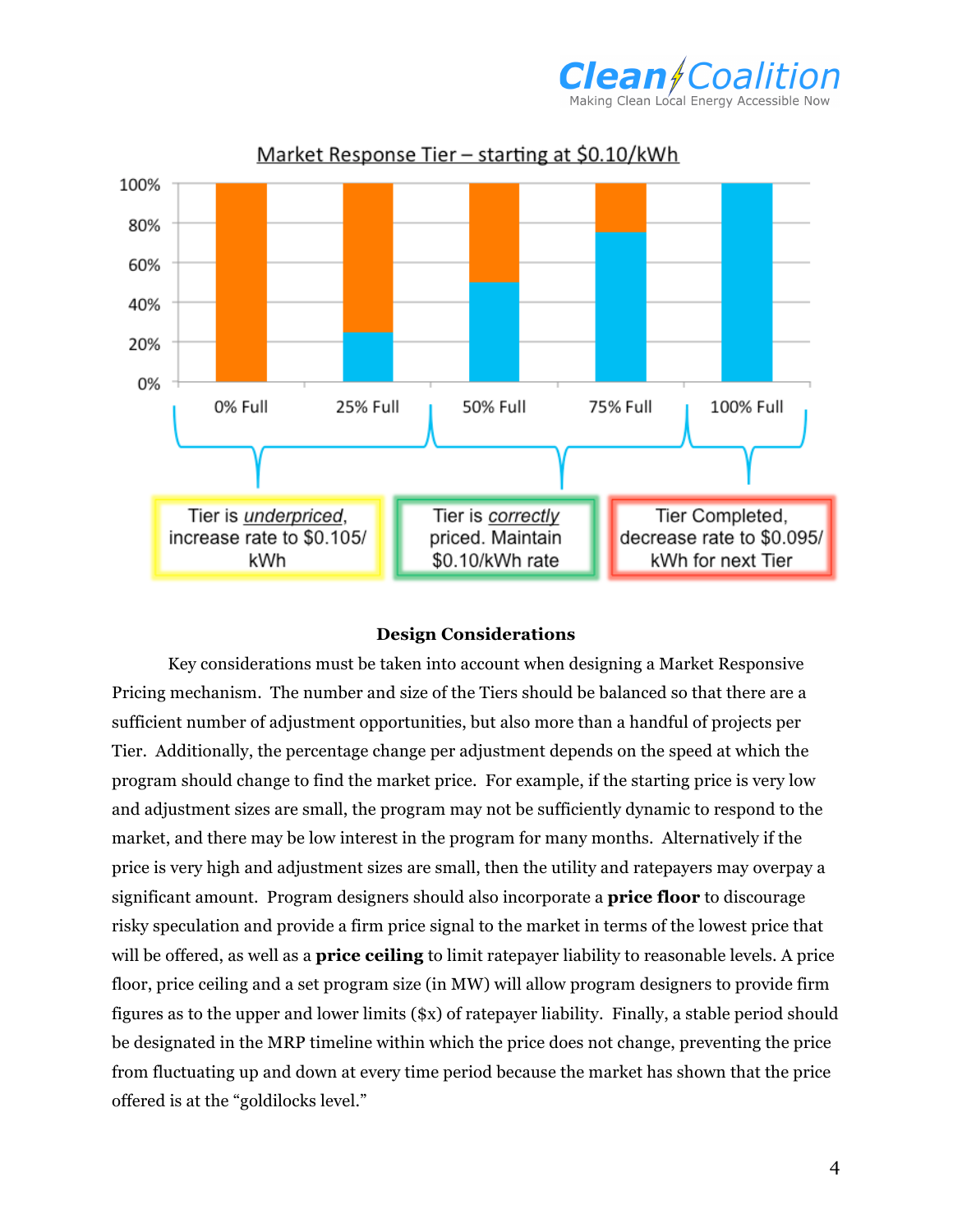

The below chart demonstrates how the contract price and capacity contracted in an energy procurement program utilizing MRP change over time. Each month (marked on the Xaxis), the price (blue line) is adjusted based on the capacity contracted from the previous month (red bars) within a 20 MW Market Response Tier, and this process continues through the duration of the program.





Price changes in this example (20 MW Tiers):

- Months 1-4, less than 10 MW contracted so price rises
- Months 5-6, total MW contracted over 10 but below 20 MW so price holds steady
- Month 7, first Tier is completed and price decreases
- Months 8-9, second Tier is filled up and price decreases again
- At third Tier price, takes 3 months to complete before price decreases

## **Summary**

Market Responsive Pricing (MRP) is a policy mechanism that allows the price offered in fixed-price power purchase agreements (CLEAN or feed-in tariff programs) to adjust according